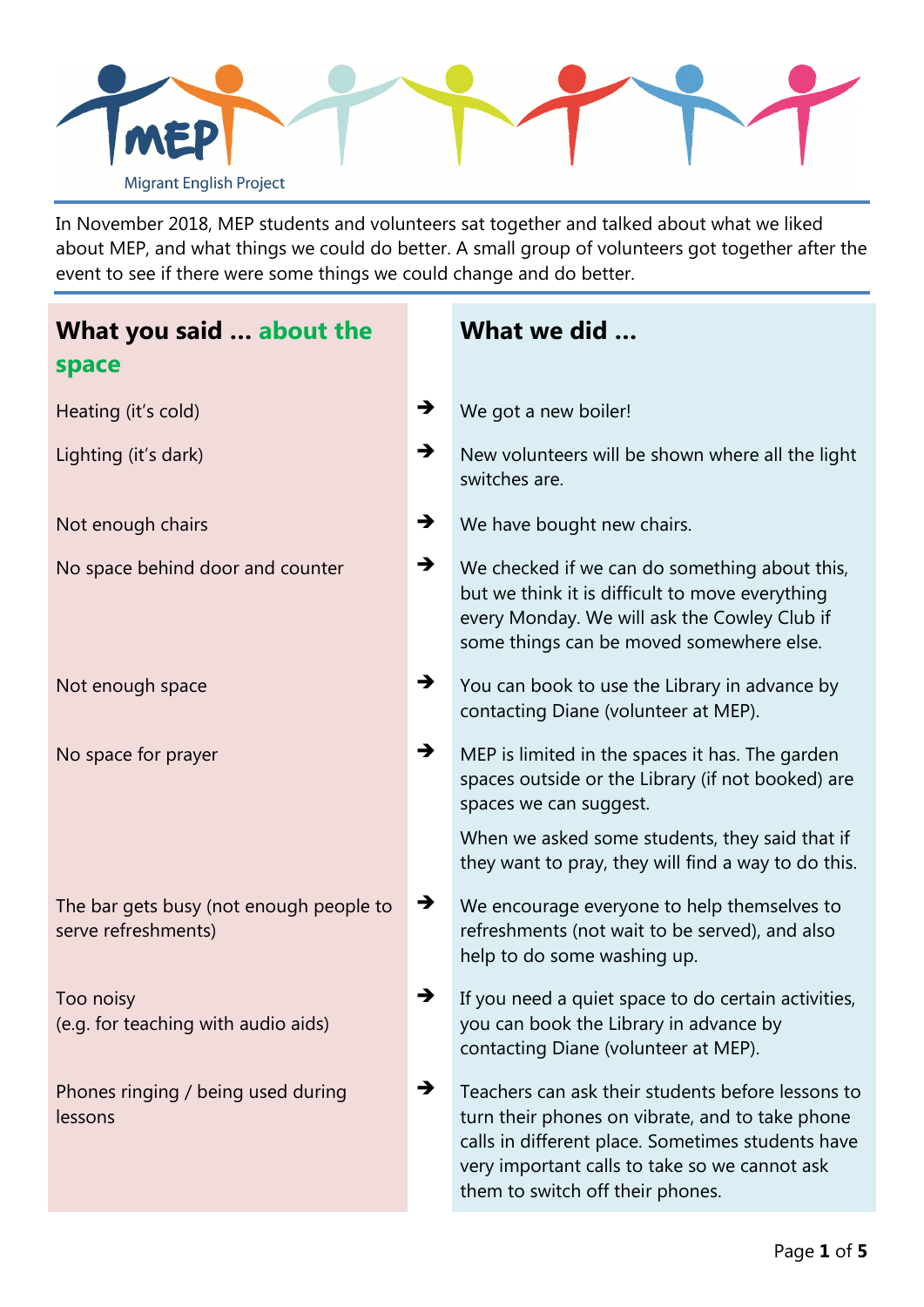| What you said  about the<br>space                                |               | What we did                                                                                                                                                          |
|------------------------------------------------------------------|---------------|----------------------------------------------------------------------------------------------------------------------------------------------------------------------|
| Challenges of sharing space with the<br><b>Cowley Club</b>       | $\rightarrow$ | We found that it has helped MEP to have a<br>volunteer from MEP to attend the Cowley Club<br>general meetings (once a month).                                        |
|                                                                  |               | By attending these meetings regularly, we are<br>improving communication and building better<br>relationships with members of the Cowley.                            |
|                                                                  |               | If you can volunteer to attend one or more<br>meetings, please speak to Maude (volunteer).                                                                           |
| Not clean when we arrive at Cowley                               | →             | This is sometimes a problem.                                                                                                                                         |
|                                                                  |               | When it happens, we need to tell the Cowley<br>Club. We do this by attending the Cowley Club<br>general meetings once a month.                                       |
| The toilet                                                       | →             | We have improved the signs in the toilets.                                                                                                                           |
|                                                                  |               | Please remember:<br>Only put loo paper in the toilet.<br>Everything else needs to be put in the bin.                                                                 |
| Tea towels / hand towels                                         | →             | We can change dirty towels when we need to.                                                                                                                          |
|                                                                  |               | Clean towels are in wicker basket next to boiler.<br>Dirty towels go straight in washing machine.                                                                    |
|                                                                  |               | This information is in the new volunteers'<br>induction.                                                                                                             |
| We are worried about security<br>(access to MEP is a bit ad hoc) | $\rightarrow$ | Door security is part of the new volunteer<br>induction. We also need to make sure there are<br>enough volunteers on the door.                                       |
|                                                                  |               | If you are on the door, it's good to be welcoming,<br>but make sure that you talk to anyone you don't<br>know in the space behind the door (next to the<br>counter). |
|                                                                  |               |                                                                                                                                                                      |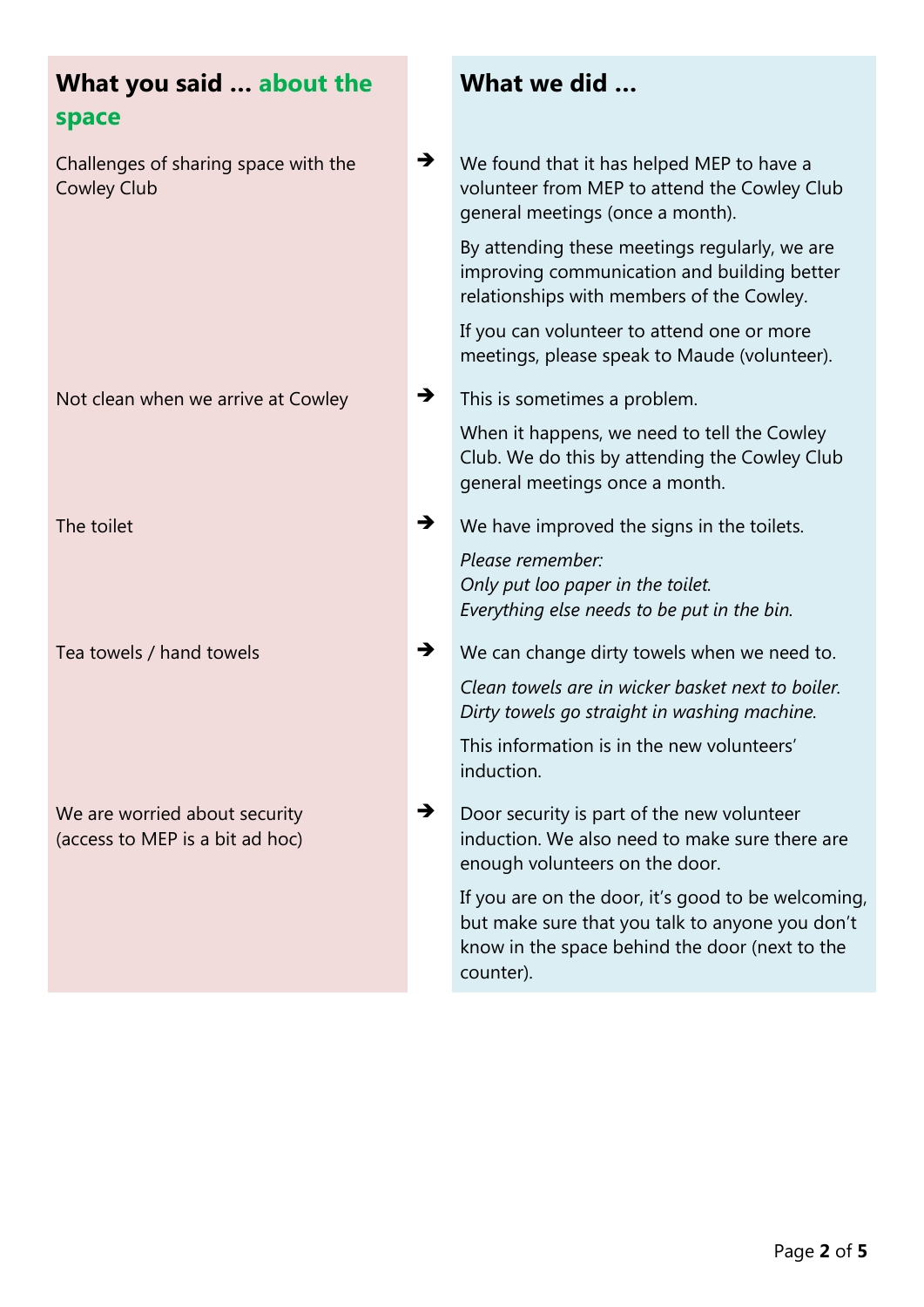# **What you said … about English classes and teaching**

- Not enough teachers
- **Can we teach using conversation as** well as traditional teaching methods – in 1:1 settings as well as in a group?
- Existing conversation group is big and at high level – intimidating for new students to join/talk
- English classes both morning and afternoon
- An extra opening day / an occasional extra opening day
- Classes in a different place on another day
- Life in the UK group for test

Offering teaching which is not based on level of English but based on need (e.g. filling out forms, writing letters etc)

Assessment process could be improved (i.e. language level)

Children at MEP – can we plan childcare so parents can study without being interrupted?

Some people are more confident about speaking so talk more but this stops others from speaking.

Can we mix students and languages so that students who don't speak a certain language is not left out of the group?

## **What we did …**

◆ We are organising extra volunteers to come in to do conversation classes in the afternoon.

We can also refer students to other places to get English classes in Brighton & Hove (see https://brighton-andhove.cityofsanctuary.org/wpcontent/uploads/sites/13/2019/03/esolprovision-summer-2019.pdf)

We are meeting with ESOL coordinators for Brighton & Hove from the Friends Centre. We will ask them to give us a simple leaflet of different ESOL providers so we can hand this out easily.

- Practise IELTS test  $\rightarrow$  We are checking if this is possible to organise.
- 1:1 English lesson support **Burger Communist State of the MEP** cannot offer much 1:1 English lesson support, especially outside of MEP time and space.

Remember that if you meet a student or teacher or other volunteer outside of MEP, this is not part of MEP.

- $\rightarrow$  We are already doing this, as and when it comes up.
- $\rightarrow$  The assessment process has recently been reviewed and simplified a lot.
- This has been talked about a lot before, and we agreed that this is difficult to provide.
- $\rightarrow$  These issues and questions will be covered in the Teaching Support Sessions being organised with/for teachers.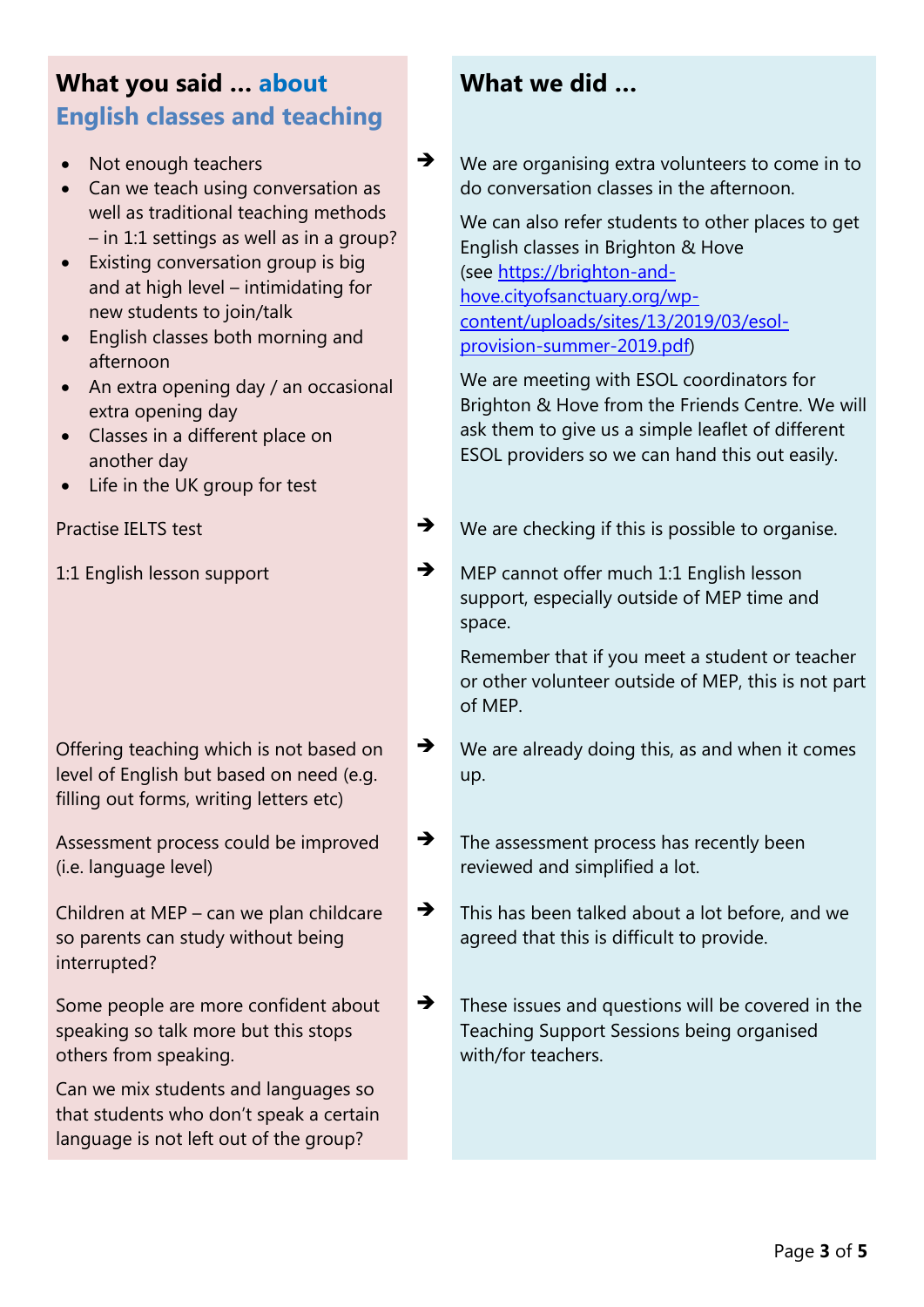## **What you said … about other things at MEP**

Extra activities / other projects / outings

(e.g. sewing, poetry, art, IT/computer help, trips, gardening, art, chess, crochet, teach music, sports activities)

### Can we have volunteer student translators? (wear badges so people know)

Need more volunteers to do washing up/tidying up / improve the rota

Encourage students to get involved in running MEP, feel part of MEP

Induction for new students so they understand that MEP is 'DIY'

Better communication about how MEP works and what's available, e.g. claiming travel, activities available, washing up

Getting volunteers more involved so new volunteers don't feel they don't have a role

#### Advice / information / support could be better (happening ad hoc at the moment)

## **What we did …**

 $\rightarrow$  MEP has many extra activities – art, sewing, allotment, poetry group, and maybe a choir soon.

Other places such as Table Tennis Club run sports activities.

This information is now included in the updated simple MEP info leaflet so that students know about them.

MEP volunteers organise outings in August, when the Cowley Club is closed for maintenance.

If students want support with computers/IT, you can ask Sandy (volunteer).

- $\rightarrow$  This has been happening.
- $\rightarrow$  This has been worked on and it is improving.
- $\rightarrow$  We have improved the simple MEP information leaflet so that students know how MEP works, and with more information about activities and claiming travel.
- ◆ We cover some things in the new volunteers' induction.

Volunteers: remember to delegate if you're too busy. New volunteers: if you notice something needs doing, do it, or ask another volunteer if you can help.

We will create a leaflet to show how MEP is structured to make it easier for all volunteers to see how MEP works, and who is doing what.

 $\rightarrow$  There is information about other useful organisations on the MEP website.

> We can signpost students to other organisations in the city.